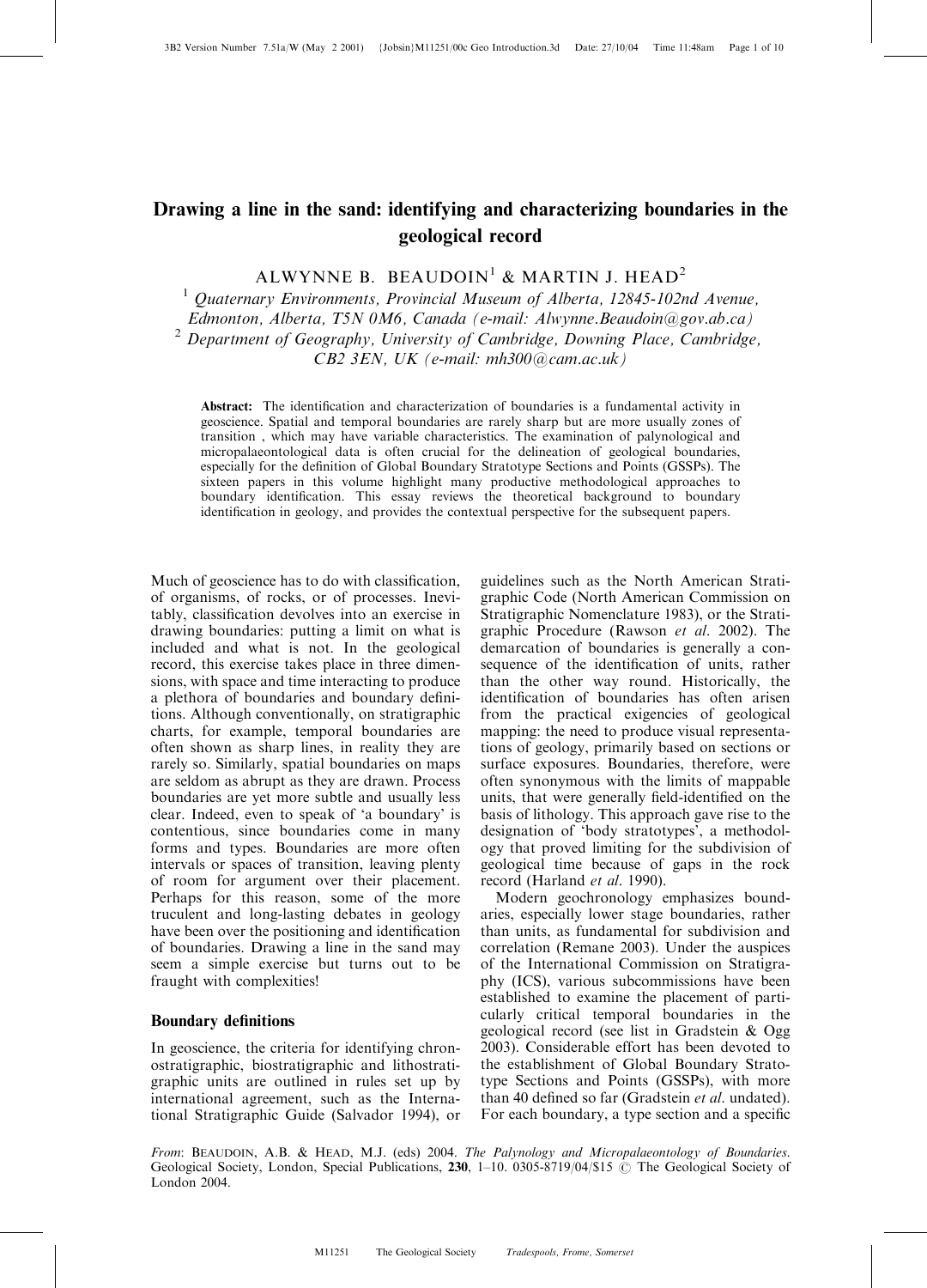point within that section are chosen by international agreement as a means to define the boundary formally. The type section is therefore a particular section at an identified location (ICS 2004). Although parastratotype sections may be established at considerable convenience to local and regional stratigraphers, ultimately all securely identified boundaries must be correlatable to the GSSP. In practice, almost all GSSPs are defined from shallow-marine sediments. Macrofossil biostratigraphy is used for many GSSP definitions, particularly in the Mesozoic (see list in ICS 2004). However, changes in micropalaeontological indicators – especially conodonts, calcareous nannofossils, and foraminifera – often underpin these definitions. Micro-<br>palaeontology is becoming increasingly palaeontology is becoming increasingly important, particularly for GSSPs in the Cenozoic and Palaeozoic, due to the more continuous nature of microfossil recovery. Since it acts as an exemplar, the selection of a type section is often a difficult matter, and candidate sections are minutely scrutinised (see Sikora et al. and Mei et al.). The establishment of a GSSP rarely ends discussion or extinguishes debate; GSSPs may be challenged, re-examined, and defended (Zhang  $\&$  Barnes  $a$ ).

#### Boundary types

Surprisingly, despite all the attention paid to boundaries, there is no cohesive theoretical treatment of them in the geological literature, although stratigraphic principles have been widely discussed (e.g. Hedberg 1976; Salvador 1994; Remane 2003; Walsh 2004). This situation differs from ecology, where there is an emerging body of literature dealing with boundary theory (see Gosz 1991, and Cadenasso et al. 2003a, 2003b). Because ecology deals with living organisms and their environment, this theoretical approach is also applicable to palynology and micropalaeontology. Strayer et al. (2003) distinguish two major types of boundaries: investigative and tangible boundaries. Investigative boundaries are those that are imposed by practical or administrative considerations and often have no physical expression in the landscape. Investigative boundaries can also occur when language barriers preclude discussion or access to information. Nikitenko & Mickey, for example, review an enormous quantity of literature from Russia, which has not hitherto been accessible to people who do not read Russian. Spatially speaking, tangible boundaries are associated with some biotic change, environmental discontinuity, or landscape expression. It is the exploration of tangible boundaries with

which this volume is primarily concerned. However, it is worth noting that some geological boundaries may be a consequence of investigative boundaries, where research or analyses are constrained by jurisdictional or political limits, such as those that confine national geological surveys. Establishing boundaries may be more than an esoteric exercise; boundary definitions may have important management implications, as in the establishment of ecological reserves, or legal consequences, as in the definition of continental margins (e.g. Hedberg 1979).

Spatial boundaries differ in type and degree. Boundaries may be abrupt or gradual, solid or permeable, permanent or ephemeral, constant or fluctuating, stationary or moving, narrow or broad, relatively straight or highly convoluted. Where a boundary is defined by a physical landscape expression or environmental discontinuity, its character may affect the way in which organisms react to it. Moreover, conditions that form a boundary for one type of organism may have no impact on another. Physical boundaries can also act as a filter, only allowing certain organisms to pass through. For these reasons, the identification and characterization of a boundary through biotic indicators may depend on what organism is being examined as a proxy and the sensitivity of that organism to change. Boundaries may also regulate flows of materials or energy (Cadenesso et al. 2003b). Where a boundary is defined by a perturbation, the magnitude, extent, and duration of that perturbation may influence biotic response. Some biota may show considerable complacency or resiliency until critical threshold values are crossed.

# Analogues from modern ecological and environmental boundaries

The identification of boundaries on the modern landscape provides many examples of these different types. Here, we can examine boundaries in the simplest spatial cases, with the complication of geological time removed. However, the identification of boundaries across the landscape, and the characterization of transitions, provides analogies for the 'space for time' substitution which is the foundation of the 'present is the key to the past' approach to geoscience. Some boundaries are obvious, the land–sea transition, for example, and have long been a focus of research. State-change boundaries, such as the water–atmosphere or ice–water interfaces, are also clearly marked. Other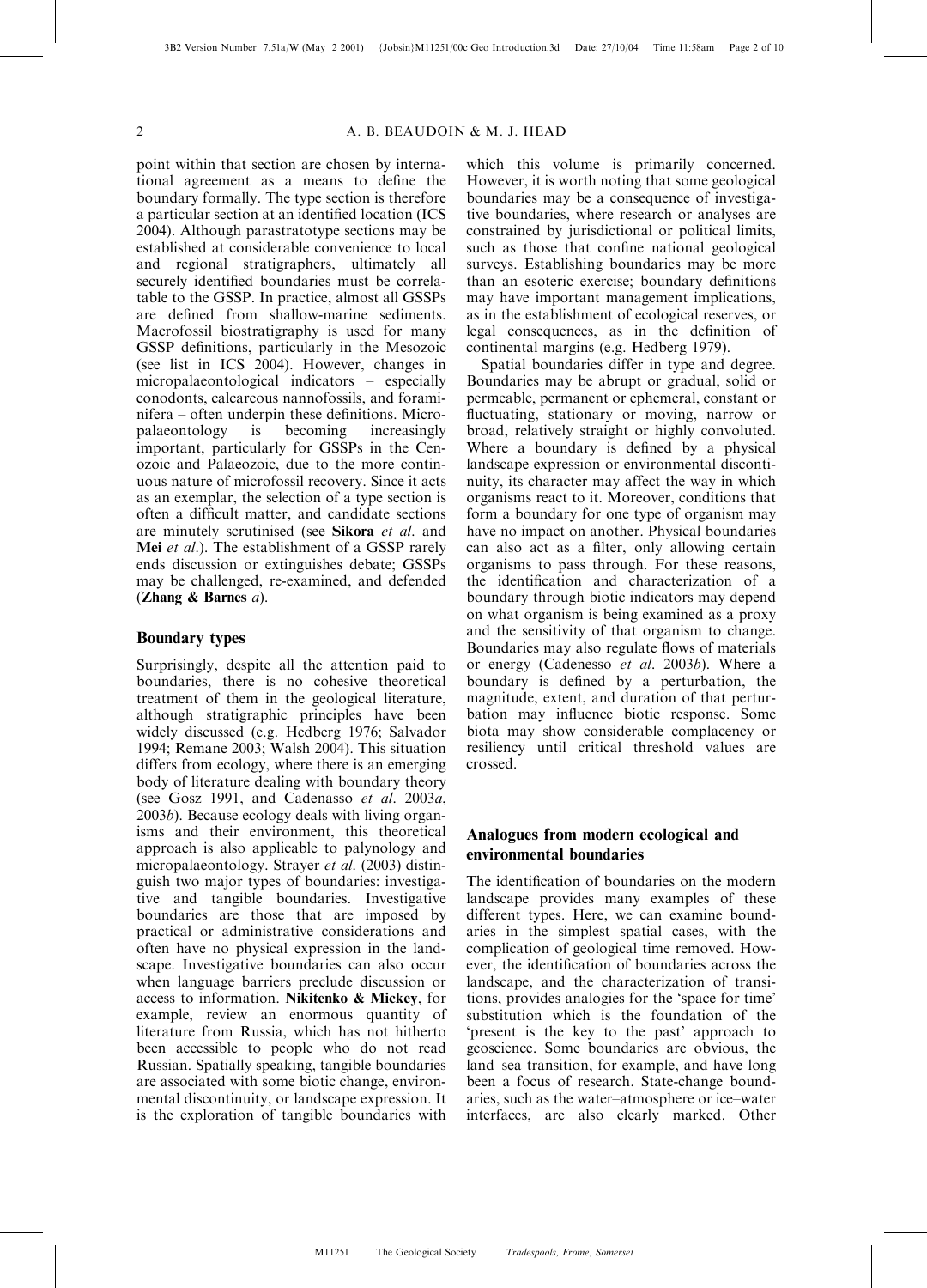boundaries, such as temperature limits, are more subtle and less visible. These boundaries are often formed when the gradient or rate-ofchange of a parameter becomes steep (Cadenesso et al. 2003a). Process boundaries have been a research focus for decades, especially with respect to fluid dynamics in fluvial (Thornes 1979) and aeolian (e.g. Walker & Nickling 2002) systems. The recognition that unique suites of processes occur at boundaries also permeates meteorology and climatology (e.g. Oke 1993, 1997) and soil science (e.g. Belnap et al. 2003).

Despite their definition with respect to the present landscape, spatial boundaries are usually dynamic and do often also incorporate a time dimension, albeit short term. Boundaries that are formed by physical discontinuities, such as breaks in slope, tend to have greater longevity and be fixed to a specific landscape position. Other types of boundaries, including process and biotic boundaries, however, are often more mobile and short lived. They may oscillate or fluctuate around a mean position on several scales from diurnal, such as tidal limits, to subseasonal, such as wetland margins (Shay & Shay 1986; Kantrud et al. 1989), to seasonal, such as the active layer–permafrost boundary (French 1993). Other ecological boundaries may move at decadal or century scales and can often be directional. These may include, for example, the migration front for plant species, such as the post-glacial expansion of lodgepole pine in western North America (MacDonald & Cwynar 1985). Boundaries which are most likely to have correlates in the geological record are ones where the mean position is relatively fixed for a long time, or where the directional shift is accompanied by distinctive biotic changes.

Of all modern ecological boundaries, perhaps none is as well studied as the treeline, both the alpine (altitudinal) treeline and the northern boreal (latitudinal) treeline (e.g. Frenzel et al. 1996; Arno & Hammerly 1984). This boundary exemplifies many of the issues of identification and characterization that pervade ecological and geological boundary definition. Wardle (1974, p. 396) emphasized that 'timberline is the sharpest temperature-dependent boundary in nature', and thus its location is climate-related. But, because of the physiological plasticity and response of trees to environmental stress, the treeline is not, in fact, a sharp line, but rather a zone representing a complex transition between forested and treeless areas. Strictly, the alpine treeline (or tree limit) is the upper elevation limit of krummholz forms of nominally arboreal species, and the timberline is the limit of standing tree growth (Wardle 1974). Between

these limits, in the krummholz zone, trees often occur in isolated 'tree islands' and may be deformed, flagged, or stunted. Where elevational controls are sharp, as on steep slopes, the alpine treeline zone can be quite narrow, in contrast to the northern boreal treeline zone, which is often broad. Here, an expanse of 'forest-tundra' is identified, which in northern Canada may be up to about 200 km wide (Timoney et al. 1992). Thus, the boundary between forested and nonforested areas represents the interplay of topographical, latitudinal, biotic, temporal and ecological factors.

Such definitional minutiae may seem picayune, but they have significant implications for interpretation of palynological data. Because altitudinal treeline shows a strong correlation with growing season temperature, many studies have attempted to characterize its modern position through palynological signatures, and then use these signatures to interpret past pollen records as a 'proxy' temperature signal (e.g. Beaudoin 1986; Pellatt et al. 2000). There are several problems to this approach, not least being the assumption that the present boundary is in equilibrium with, or controlled by, current conditions and thus is a surrogate measure for contemporary conditions. But because tree response to a perturbation or a temperature change may be lagged, this assumption may be suspect. The response may also vary depending on the floristic composition of the treeline, because not all taxa will necessarily react in the same way. Computational issues may also oversimplify the situation. Usually, some form of regression between modern pollen signatures and growing season temperatures is performed and the results used to interpret signatures from past records. This approach forces a one-to-one correspondence (albeit with some probability attached) with the values from the past record, and does not allow for the fact that the character of the treeline may have varied over time, for example, through floristic change. The inferred record may therefore appear more sharply focused and delineated than it probably was. Modern analogies are always laden with such ambiguities, but nevertheless remain the best approach for ecological or environmental boundary characterization.

#### Geological boundaries

In the geological past, boundary identification becomes even more complex with the addition of the time dimension. The same dichotomies apply, although we can also add swift or slow, abrupt or gradual, continuous or gapped to the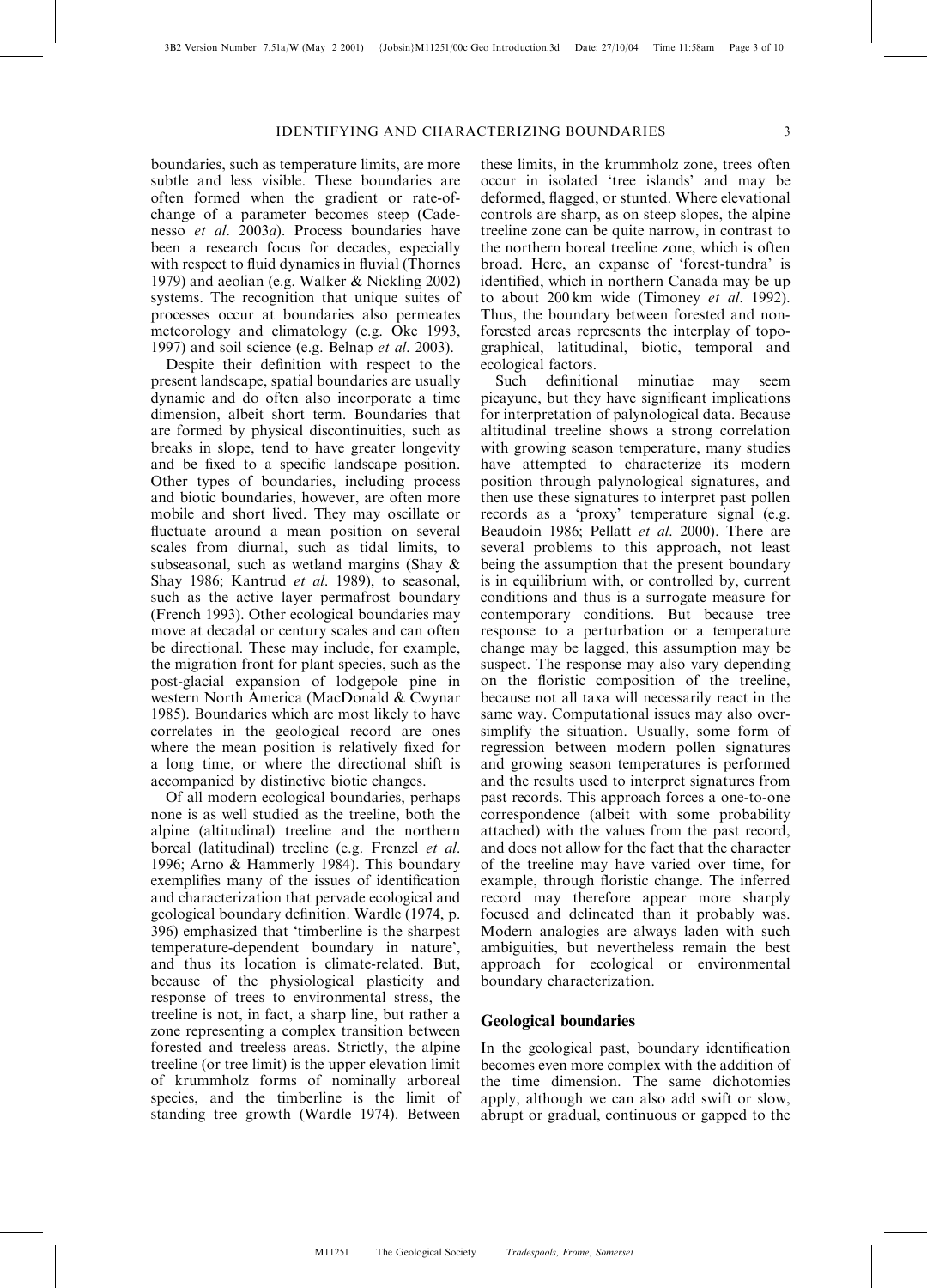mix. We can also distinguish between abiotic (lithostratigraphic) and biotic (biostratigraphic) boundaries. Biostratigraphic boundaries are analogous to modern ecological boundaries because they are defined by changes in biota. These could, of course, coincide with lithostratigraphic changes, but this need not be the case. These boundaries can be both spatially and temporally transgressive, and may be of local or regional significance. Critical boundaries, such as those that define stages, must be of more than local extent (Remane 2003). This can make their identification in geological records problematic, not least because geological studies often have a very limited spatial view. Often, boundary inferences are made from samples obtained from one or a few cores or boreholes. So the geological or subsurface view of boundaries is often highly patchy and discontinuous and represents only a limited subset of the available environmental variance. Where multiple views are available (e.g. Zhang & Barnes a, Nikitenko & Mickey), it may be important to tease out the ecological variability, such as shallow v. deep water or warm water v. cool water, so that the more substantive regionally or globally significant variation can be clearly identified.

#### Techniques for boundary identification

Boundaries in the geological record are identified using many techniques, but the examination of palynological and micropalaeontological data is often crucial. Perhaps the easiest boundaries to identify are those where there is an abrupt lithostratigraphic change or where there is a clear temporal break in the record – as at an erosional unconformity. The identification of chronostratigraphic boundaries may be more difficult, and in some cases relies on biotic events. Thus, chronostratigraphic and biostratigraphic boundaries may coincide. Significant biostratigraphic changes are often marked by the appearance or disappearance of important indicator taxa or, more often, assemblage changes.

The reliance on indicator taxa for boundary definition raises questions of consistency, fidelity and reproducibility, especially when these taxa form only a small part of an assemblage. For example, in a multi-core pollen study of a welldefined Holocene temporal level from Lake O'Hara (Beaudoin & Reasoner 1992) showed that minor taxa (present as less than 1% of the assemblage) were unreliable indicators, because their occurrence was highly variable and they did not show high fidelity between contemporaneous samples. Where a boundary is defined by a discontinuity, it may also act as a filter, adding further complications to the recognition of indicator taxa. The incorporation of biotic remains in sediments may be complicated by taphonomic factors, such as downslope transport (Zhang  $\&$  Barnes *a*), and by post-depositional factors affecting preservation (Van Eetvelde & Dupuis).

Sampling factors also influence the potential for boundary identification. First and last appearance of taxa in a stratigraphic record may be influenced by how much of the record has been examined, and are fundamentally statements of probability, associated with confidence limits (Holland 2003). Over millennia, geological processes, primarily erosion, reduce the amount of any exposed stratigraphic unit. Hence, only some of the original sediment, and therefore part of the original variability, is available for examination. Thus, the probability of finding remains of any organism is influenced by how much of the sediment unit is left. Peters & Foote (2002), for example, suggest that the evaluation of extinction rates may be influenced by these sampling factors. Using data from marine sedimentary formations, they conclude that derived extinction rates may be spurious, an artefact of the amount of the stratigraphic record available for examination. It may be more difficult therefore to identify boundaries within intervals for which the sedimentary record is slender or poorly preserved.

Numerical or statistical methods are often useful in distinguishing meaningful and consistent biotic changes. These methods are most applicable where large data-sets are available, and they can help to identify patterns in otherwise overwhelming amounts of data. Numerical methods can be used to answer two important biostratigraphic questions. First, given changing assemblages through time or up a stratigraphic section, where are the significant breaks or most important changes? Such judgements can be made qualitatively, by visual inspection for instance, but numerical methods have the advantage of being reproducible, given the same data-set, and following defined rules. Numerical zonation methods have been widely employed in Quaternary palynology to identify assemblages (e.g. Birks & Gordon 1985), especially when stratigraphic constraints are included (Grimm 1987). Pollen zone boundaries may be ecologically or chronostratigraphically important (e.g. Fernández-Marrón et al.). Second, given several assemblages and some knowledge of contemporaneous environmental conditions, can we make inferences about assemblage-environment linkages or controls?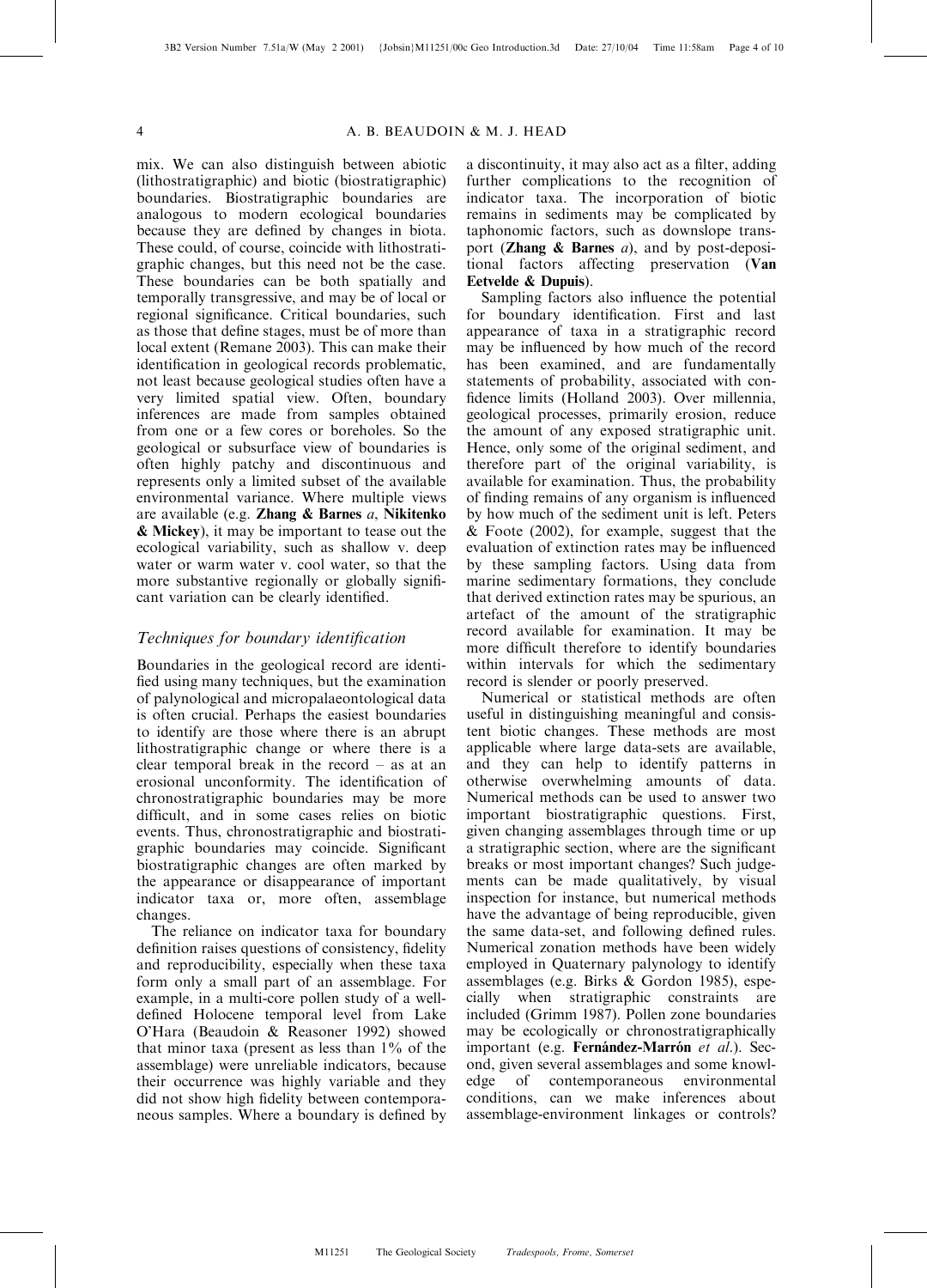Such environmental inferences can then be extended to assemblages where the contemporaneous conditions are not well known. Ordination or classification methods have been used to explore these patterns in palynological or micropalaeontological data, using techniques such as cluster analysis or principal components analysis (see Kovach 1989). These techniques can often highlight environmental shifts, such as sea-level or water temperature changes, in complex data. Several studies in this volume, including Zhang & Barnes  $a$ , Elewa & Morsi, and Nikitenko  $\&$  Mickey, use numerical methods for this purpose.

# Using palynology and micropalaeontology to identify boundaries in the geological record

From the widest perspective, there are certain biological events in the geological past that stand out as being pivotal: the occurrence of the first fossils, the appearance of the first terrestrial fauna, the rise of flowering plants. However, no events have arguably generated more debate than mass extinctions and their causes. By their very nature, extinctions, reflecting significant changes in biota, are often defining events for boundaries. MacLeod takes this 'big picture' approach by examining the pattern and periodicity of extinction events shown by marine invertebrate genera through the sweep of Phanerozoic time. He investigates the association between these and the five most widely invoked explanatory factors – bolide impacts, continental flood-basalt eruptions, eustatic changes, and marine anoxia events. His analysis shows that two factors – marine regression and volcanic eruptions – explain most of the observed events. MacLeod observes that terrestrial mechanisms provide sufficient control to account for most extinction events through the Phanerozoic. The popular-culture image of extinction, exemplified by startled dinosaurs staring skywards as a flaming fireball approaches, apparently needs some revision!

MacLeod's analysis of extinction intensity through time also leads to some provocative suggestions. Rather than being a steadily declining trend through the Phanerozoic, MacLeod shows that the extinction intensity became marked around the end of the Devonian, with a notable reduction in extreme-intensity events around the end of the Triassic. MacLeod links these to changes in the global carbon cycle as a consequence of evolutionary events. He offers two possibilities for the causal mechanism: the diversification of land plants in the Late

Palaeozoic and the diversification of phytoplankton in the Late Triassic. This opens intriguing possibilities of linkages and feedback mechanisms between evolutionary events, climate changes, and extinctions – perhaps pointing the way to a more integrated theoretical perspective.

Doran et al. also adopt a 'big picture' approach and also examine evolutionary trends, in this case in post-extinction planktonic foraminifera, concentrating on two boundaries, the Cenomanian–Turonian (C–T) and the Cretaceous–Tertiary (K–T). Their concern is with the rate and pattern of faunal recovery after extinction. If extinction is a boundary, it can be regarded as the quintessential filter, only allowing certain life-forms to pass. What happens to the taxa that make it through extinction? **Doran** et al.'s analysis shows rapid evolutionary change in foraminifera following these major extinction events. They suggest that this pattern relates to specific characteristics, which they term 'passport' characteristics, that allowed some taxa to pass through or survive the extinction events. These taxa may not necessarily be best adapted to the post-extinction environment, but they form the foundation for subsequent populations.

After much debate, the GSSP for the Cambrian–Ordovician boundary was located at Green Point, western Newfoundland, Canada, and defined on the basis of conodont biostratigraphy (Cooper et al. 2001). This GSSP was contentious because of differing opinions about the conodont record, in particular the degree of transport and mixing. To clarify this issue, **Zhang & Barnes**  $a$  analyse conodont communities associated with different environmental settings, from shallow platform to distal slope, across this boundary in western Newfoundland. They use multivariate statistical techniques to identify consistent patterns and gradational relationships, and show that conodont communities were partitioning the environment according to slope position and water depth. Therefore, conodont community change may reflect sealevel changes affecting water depth, in particular sea-level rise in the Early Ordovician. Overprinted on this are community changes resulting from rapid evolution and diversification. Both factors are important to an evaluation of the conodont record across this boundary.

The end of the Ordovician is marked by the second-most severe mass extinction in the Phanerozoic, resulting in the estimated loss of some 85% of all marine species (Jablonski 1991; Sheehan 2001). This was brought about by a continental glaciation in North Africa that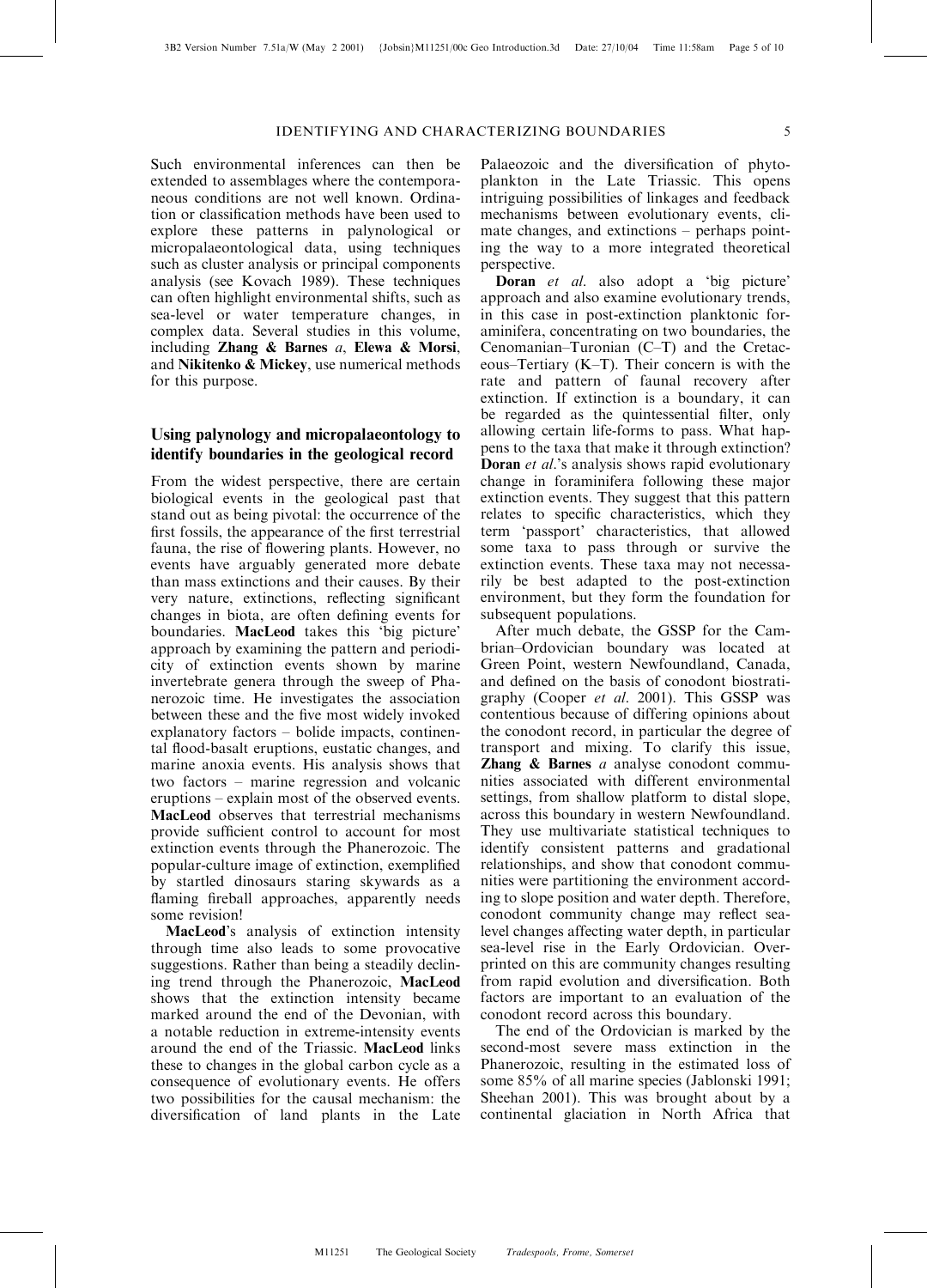resulted in cooler oceanic temperatures and more aerated bottom waters: changes that had profound implications for marine organisms (Hallam & Wignall 1999; Sheehan 2001). Zhang  $\&$  Barnes  $\&$  have examined the depletion of conodont taxa at the end of the Ordovician, and particularly the nature and timing of their postextinction recovery. Their analysis of deposits of Early Llandovery (earliest Silurian) age from the essentially complete succession on Anticosti Island, Quebec, has revealed an unexpectedly complex series of speciation, extinction, immigration and emigration events that can be in part correlated to eustatic and other ocean–climate changes. The Anticosti Basin may indeed have been an important centre of evolutionary radiation for conodont animals during the earliest Silurian.

Taxonomic matters often lie at the heart of boundary definitions, as in the study by Mei et al. They present the case for establishment of a GSSP for the base of the Changhsingian Stage (Upper Permian) at Meishan, China, based on the analysis of conodonts. They suggest that the boundary should be defined at the first appearance of *Clarkina wangi*. This species was established following the authors' examination of conodonts from the Meishan section, using characteristics of the sample-population rather than individuals to distinguish taxa: focusing on carinal morphology. Taxa are defined when the population as a whole exhibits a predominance of the particular morphology. In this instance, the transition from one carinal configuration to another occurs over a narrow interval, allowing the boundary to be relatively well constrained. Their sample-population analysis is an interesting way of approaching a question that is relevant to many micropalaeontological indicators – how much morphological variation can be allowed before a new taxon is recognized?

The Carboniferous System is internationally defined (by GSSPs) at its top and base, but the inter-regional correlation of stages continues to present challenges. The Duckmantian is a European stage within the lower Upper Carboniferous. It overlies the Langsettian Stage, and its base is defined by the base of the Vanderbeckei Marine Band and in a boundary stratotype in Derbyshire, England, UK. The position of this marine band has been correlated with important changes in macro- and microfloral assemblages across northwestern Europe. McLean et al. have analysed the Duckmantian stratotype in detail, using miospores to characterize the Vanderbeckei Marine Band and the Langsettian–Duckmantian boundary in particular. By then analysing this same marine band in

a borehole in the southern North Sea, McLean et al. have been able to assess the potential of miospores for recognizing the boundary elsewhere. Results show that although the Vanderbeckei Marine Band and can be recognized palynologically, a clear floristic break does not occur at its base. Indeed, a gradual turnover of taxa occurs across the boundary. McLean et al. conclude that marine flooding events in the Upper Carboniferous coal measures may not exclusively provide the impetus for evolutionary change in the flora, which apparently continued to evolve throughout transgressive–regressive cycles.

In the Lower Jurassic, the Early Toarcian was characterized by a mass-extinction event, marked by rising sea-levels with widespread anoxia, and consequent deposition of black shales (Hallam & Wignall 1999; Harries & Little 1999). Nikitenko & Mickey review studies on a broad regional scale from Russia and Alaska, concentrating especially on foraminifera and ostracodes through the Pliensbachian–Toarcian interval. Numerical analysis allows them to identify biogeographical units of ostracodes and foraminifera within the Arctic and Boreal– Atlantic Realms. Nikitenko & Mickey distinguish consistent patterns of zonation within ostracode and foraminifera that allow correlation both across this region and with the microfossil sequence from Western Europe. In the Early Toarcian in the Arctic, ostracode genera and families completely changed, and more than 80% of the foraminiferal species were replaced. Interestingly, the authors note that the reduction in species and generic diversity began in the Late Pliensbachian in the Arctic – somewhat earlier than in Western Europe.

The exact placement of the Jurassic–Cretaceous boundary remains contentious, largely owing to difficulties in correlating between Tethyan and Boreal realms. These realms occur at a time of marked provincialism in the marine biota, brought about by low global sea-levels. The lowermost stage of the Cretaceous is the Berriasian, whose stratotype is at Berrias, France. Correlating this stratotype beyond the Tethys has been problematic, owing to the localized nature of the ammonite fauna. Hunt has used dinoflagellate cyst stratigraphy at classic sites in Dorset, southern England, UK, as a means of correlating these sites with the type Berriasian. Dorset was within the Tethyan Realm, but close to the northern Boreal Realm. This has allowed Hunt to use miospores to correlate the Dorset sections with the Terschelling Basin in the Netherlands, which is within the Boreal Realm. This approach achieves a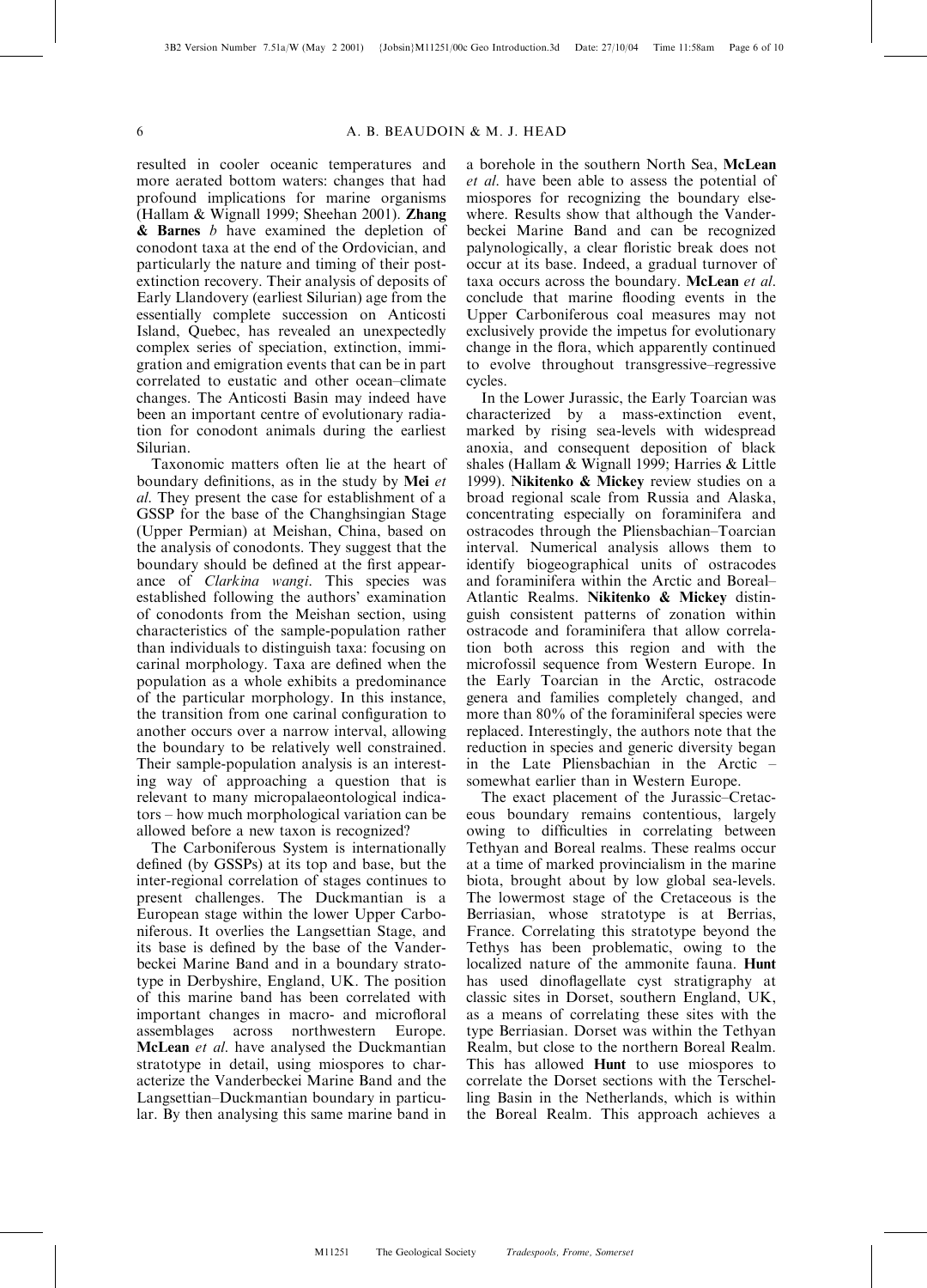novel correlation between the Berriasian, including its base (and hence the Jurassic–Cretaceous boundary), and the ammonite biostratigraphy of the Boreal Realm.

Hart's historical account of the recognition of a mid-Cenomanian non-sequence in the chalk succession of southern England and northern France is a salutary reminder of the practical application of boundary problems. The nonsequence was originally identified during geological studies, especially micropalaeontological work on the foraminifera, associated with the development of the Channel Tunnel. Work throughout southern England and northern France during subsequent decades showed that this non-sequence represents a hiatus, in some places an unconformity, of regional extent. Above it, the foraminifera include a greater abundance of planktonic forms, indicating more open-marine conditions. This study raises some fascinating issues with respect to boundary definitions. Should this non-sequence or depositional break be considered a sequence boundary? Can a boundary be formed by an absence? The definition of a GSSP relies on its identification within a conformable sequence (Walsh 2004), but Hart's study shows that other types of boundaries may also be useful in regional correlations.

Macrofossil biostratigraphy provides one line of evidence for Sikora et al. as they tackle an aspect of the Jurassic–Cretaceous boundary – the establishment of a GSSP. To be useful as a standard, a stratotype must be continuous across the interval, be widely correlatable, and be accessible to the scientific community. Sikora et al. examine and compare the macrofossil and microfossil biostratigraphy of two sections proposed as potential GSSPs: at Wagon Mound, New Mexico, USA, and Salzgitter-Salder, central Germany. Sikora et al. are able to show that different indicator types provide different temporal signatures, and that, more significantly, the micropalaeontological indicators show a different temporal pattern to macrofossil remains. Their study suggests that neither of the proposed stratotypes are likely to be good candidates for a GSSP. This example shows the value of using multiple indicators for boundary characterization.

The Cretaceous–Tertiary (K–T) boundary is perhaps the most studied of all geological boundaries, and probably, because of its wellpublicized association with dinosaur extinction, the most well-known outside geoscience (see Alvarez et al. 1980; Hildebrand 1993). It represents a profound disruption to terrestrial and marine ecosystems on a global scale,

although the scale and rate of biotic extinctions is debated.

An intriguing aspect of the K–T transition is the contrast between North American (and Pacific) and European pollen records. North American records reveal a pronounced extinction event near the boundary (Nichols 1996), followed at some sites by a brief increase in fern abundance (the 'fern spike') that is thought to relate to short-term environmental disturbance (Tschudy et al. 1984; Fleming & Nichols 1990; Sweet 2001). In contrast, no appreciable changes have been recorded in pollen records from the Old World, including Europe. To test this apparent lack of change, Fernández-Marrón et al. have analysed spore and pollen data from two sections that span the K–T transition in Spain. Because these sections represent differing palaeoenvironmental settings, any effects caused by local factors and taphonomy should be detected. While no noticeable extinctions could be linked to the boundary, a statistical analysis reveals significant differences in assemblage composition. These changes, which include an increase in trilete fern spores across the K–T transition and a reduction in the Danian samples, offer a new means to identify the K–T boundary in terrestrial deposits of the region.

Dinoflagellate cysts are relatively unaffected by short-term environmental disruption, owing to their ability to remain dormant for several years. This presumably explains their continuous record across the K–T boundary, which makes them well suited for studying environmental changes through this interval (Brinkhuis et al. 1998). Most sites presently studied represent shelfal facies (e.g. Brinkhuis & Leereveld 1988; Brinkhuis & Schiøler 1996; Brinkhuis et al. 1998). The study by Gedl  $a$  examines dinoflagellate cysts at a deep-water site in the Czech Republic, thereby offering a new perspective on this critical boundary. Gedl  $a$  concludes that a warm, stable, marine climate prevailed across the boundary. Although no major changes in assemblages were found, minor changes might relate to gradual sea-level fall or increasing nutrient availability. A peak abundance of heterotrophic dinoflagellate cysts near the boundary appears to indicate upwelling in this part of the Tethys.

The Palaeocene–Eocene transition is marked by significant changes in many Earth systems, including global climate, with a marked carbon isotope anomaly, and ocean circulation, accompanied by palaeogeographical changes (Norris & Röhl 1999; Zachos et al. 2001). Both marine and terrestrial organisms show considerable evolu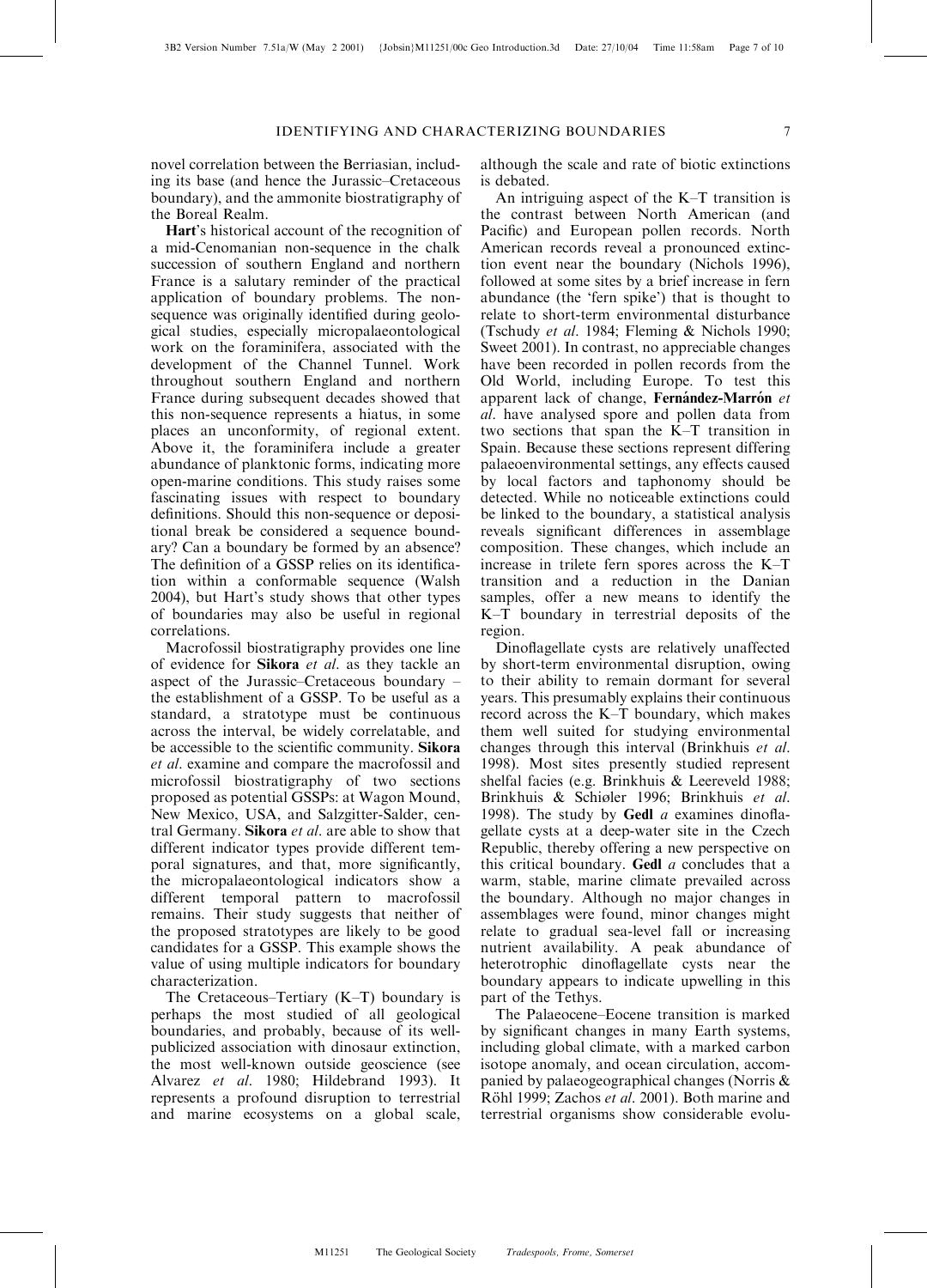tionary turnover through this interval (Berggren et al. 1998; Hallam & Wignall 1999). Despite the abundant evidence for change, the establishment of a GSSP for the Palaeocene–Eocene is currently subject to vigorous debate (see Aubry et al. 1999; Walsh 2004). Two studies in this volume shed further light on this interval.

Van Eetvelde & Dupius use diatoms to examine the Upper Palaeocene to Lower Eocene interval in two localities from northern France. Here, examination of the record is complicated by preservation issues because the diatoms are heavily pyritized, requiring specialized extraction techniques. Nevertheless, three distinct diatom assemblages can be recognized, and these offer the prospect of correlation between the sequences of the Dieppe–Hampshire and North Sea basins.

Elewa & Morsi also examine the Palaeocene– Eocene interval, in this case based on ostracodes recovered from sediment sequences in northeast Egypt. Numerical analysis permits the identification of ecozones, distinguished by environmental parameters, including water depth, temperature, turbulence and dissolved oxygen content. Elewa & Morsi conclude that changes in ostracode assemblages were mainly the result of changing local environmental conditions, rather than speciation or extinction. However, they do detect faunal changes probably associated with the Palaeocene–Eocene thermal maximum (Kennett & Stott 1991), which elsewhere is associated with extinctions.

The Eocene–Oligocene transition is generally characterized by falling temperatures and a drop in global sea-level. However, the boundary itself is contentious, owing to disagreements in definition (Berggren et al. 1995, pp. 197–198; Brinkhuis & Visscher 1995). It is marked either by the highest occurrence of the foraminiferal genus Hantkenina or that of the dinoflagellate cyst Areosphaeridium diktyoplokum. The latter datum, which is stratigraphically higher than the former, is used by **Gedl** b in his study of dinoflagellate cysts from the Carpathian Mountains of Poland. Gedl's study identifies the position of the Eocene–Oligocene boundary in the Leluchów section, and infers a drop in relative sea-level that might correlate with Early Oligocene eustatic lowering. Sea-surface temperatures are found to drop prior to the Eocene– Oligocene boundary at this site.

The Oligocene–Miocene boundary represents one of the most important eustatic rises in the Cenozoic, with high sea-levels continuing throughout the early Early Miocene (Haq et al. 1987, 1988; Hardenbol et al. 1998). In South America, a major marine transgression

in Patagonia is associated with this event, although its precise dating has remained questionable. Guerstein et al. have used palynology to assign a Late Oligocene and early Early Miocene age to the marine Centinela Formation deposited near the margin of this transgression. A maximum flooding surface is indicated by high ratios of dinoflagellate cysts in the earliest Miocene.

In conclusion, the sixteen papers summarized here highlight many methodological and definitional issues with boundaries in geology. Although not all problems are resolved, the papers point the way to productive investigative and analytical approaches that may prove worthwhile in other situations.

# References

- ALVAREZ, L. W., ALVAREZ, W., ASARO, F. & MICHEL, H. V. 1980. Extraterrestrial cause for the Cretaceous–Tertiary extinction. Science, 208, 1095–1108.
- ARNO, S. F. & HAMMERLY, R. P. 1984. Timberline: Mountain and Arctic Forest Frontiers. The Mountaineers, Seattle, Washington, 304 pp.
- AUBRY, M. P., BERGGREN, W. A., VAN COUVERING, J. A. & STEININGER, F. 1999. Problems in chronostratigraphy: stages, series, unit and boundary stratotypes, global stratotype section and point and tarnished golden spikes. Earth-Science Reviews, 46(1–2), 99–148.
- BEAUDOIN, A. B. 1986. Using Picea/Pinus ratios from the Wilcox Pass core, Jasper National Park, Alberta, to investigate Holocene timberline fluctuations. Géographie physique et Quaternaire, 40, 145–152.
- BEAUDOIN, A. B. & REASONER, M. A. 1992. Evaluation of differential pollen deposition and pollen focussing at three Holocene intervals in Lake O'Hara, Yoho National Park, British Columbia, Canada: intra-lake variability in pollen percentages, concentration and influx. Review of Palaeobotany and Palynology, 75, 103-131.
- BELNAP, J., HAWKES, C. V. & FIRESTONE, M. K. 2003. Boundaries in miniature: two examples from soil. BioScience, 55, 739–749.
- BERGGREN, W. A., KENT, D. V., SWISHER III, C. C. & AUBRY, M.-P. 1995. A revised Cenozoic geochronology and chronostratigraphy. In: BERGGREN, W. A., KENT, D. V. & HARDENBOL, J. (eds) Geochronology, Time Scales and Global Stratigraphic Correlation. SEPM Special Publications 54, Tulsa, Oklahoma, 129–212.
- BERGGREN, W. A., LUCAS, S. & AUBRY, M.-P. 1998. Late Paleocene–Early Eocene climatic and biotic evolution: an overview. In: AUBRY, M.-P., LUCAS, S. & BERGGREN, W. A. (ed.) Late Paleocene-Early Eocene Climatic and Biotic Events in the Marine and Terrestrial Records. Columbia University Press, New York, 1–17.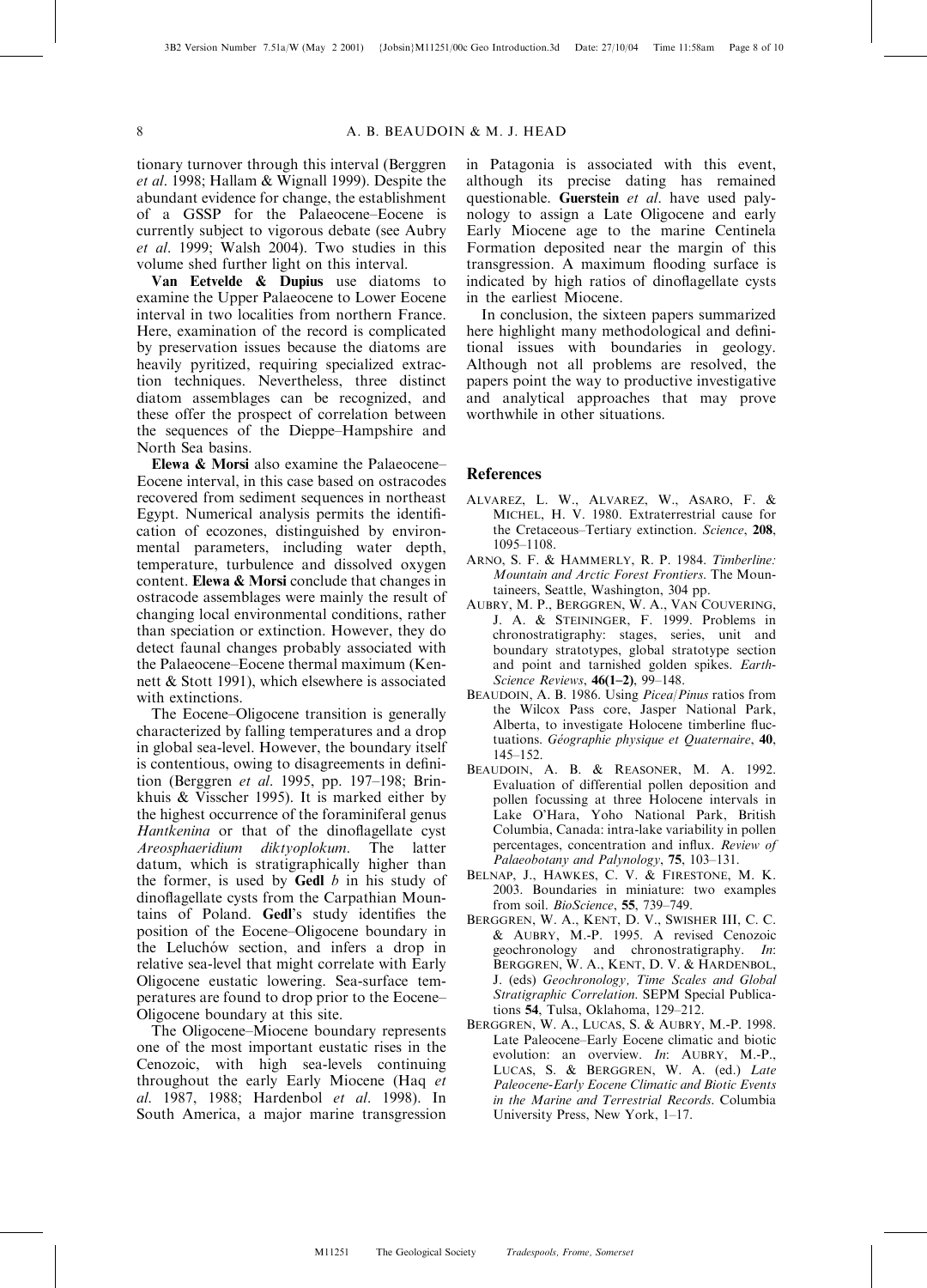- BIRKS, H. J. B. & GORDON, A. D. 1985. Numerical Methods in Quaternary Pollen Analysis. Academic Press, New York, 317 pp.
- BRINKHUIS, H. & LEEREVELD, H. 1988. Dinoflagellate cysts from the Cretaceous/Tertiary boundary sequence of El Kef, northwest Tunisia. Review of Palaeobotany and Palynology, 56, 5–19.
- BRINKHUIS, H. & SCHIØLER, P. 1996. Palynology of the Geulhemmerberg Cretaceous/Tertiary boundary section (Limburg, SE Netherlands). Geologie en Mijnbouw, 75, 193–213.
- BRINKHUIS, H. & VISSCHER, H. 1995. The upper boundary of the Eocene Series: a reappraisal based on dinoflagellate cyst biostratigraphy and sequence stratigraphy. In: BERGGREN, W. A., KENT, D. V. & HARDENBOL, J. (eds) Geochronology, Time Scales and Global Stratigraphic Correlation. SEPM Special Publications, 54, Tulsa, Oklahoma, 295–304.
- BRINKHUIS, H., BUJAK, J. P., SMIT, J., VERSTEEGH, G. J. M. & VISSCHER, H. 1998. Dinoflagellatebased sea surface temperature reconstructions across the Cretaceous–Tertiary boundary. Palaeogeography, Palaeoclimatology, Palaeoecology, 141, 67–84.
- CADENESSO, M. L., PICKETT, S. T. A., WEATHERS, K. C., BELL, S. S., BENNING, T. L., CARREIRO, M. M. & DAWSON, T. E. 2003a. An interdisciplinary and synthetic approach to ecological boundaries. BioScience, 53, 717–722.
- CADENESSO, M. L., PICKETT, S. T. A., WEATHERS, K. C. & JONES, C. G. 2003b. A framework for a theory of ecological boundaries. BioScience, 53, 750–758.
- COOPER, R. A., NOWLAN, G. S. & WILLIAMS, S. H. 2001. Global Stratotype Section and Point for the base of the Ordovician system. Episodes, 24(1),  $19-28$
- FLEMING, R. F. & NICHOLS, D. J. 1990. Fern-spore abundance anomaly at the Cretaceous–Tertiary Boundary: a regional bioevent in western North America. In: KAUFFMAN, E. G. & WALLISER, O. H. (eds) Extinction Events in Earth History. Springer Verlag, Berlin and New York, 347–349.
- FRENCH, H. M. 1993. Cold-climate processes and landforms. In: FRENCH, H. M. & SLAYMAKER, O. (eds) Canada's Cold Environments. McGill– Queen's University Press, Montreal and Kingston, Canada, 143–167.
- FRENZEL, B., BIRKS, H. H., ALM, T. & VORREN, K. D. (eds) 1996. Holocene Treeline Oscillations, Dendrochronology and Palaeoclimate. Paläoklimaforschung Band 20/Palaeoclimate Research Volume, 20, Special Issue: ESF Project 'European Palaeoclimate and Man' 13. Gustav Fischer Verlag, Stuttgart, Germany, x + 303 pp.
- GOSZ, J. R. 1991. Fundamental ecological characteristics of landscape boundaries. In: Holland, M. M., RISSER, P. G. & NAIMAN, R. J. (eds) Ecotones: the Role of Landscape Boundaries in the Management and Restoration of Changing Environments. Chapman and Hall, New York, 8–30.
- GRADSTEIN, F. M., FINNEY, S. C. & OGG, J. G. undated. ICS on Stage. 15 pp, PDF manuscript, World Wide Web Address: www.stratigraphy. org/stage.pdf, last accessed 13 March 2004.
- GRADSTEIN, F. M. & OGG, J. G. 2003. International Union of Geological Sciences International Commission on Stratigraphy (ICS) Consolidated Annual Report for 2003. 130 pp, PDF manuscript, World Wide Web Address: www. stratigraphy.org, last accessed 7 February 2004.
- GRIMM, E. C. 1987. CONISS: a Fortran 77 program for stratigraphically constrained cluster analysis by the method of incremental sum of squares. Computers & Geosciences, 13, 13–35.
- HALLAM, A. & WIGNALL, P. B. 1999. Mass extinctions and sea-level changes. Earth-Science Reviews, 48, 217–250.
- HAQ, B. U., HARDENBOL, J. & VAIL, P. R. 1987. Chronology of fluctuating sea levels since the Triassic. Science, 235, 1156–1166.
- HAQ, B. U., HARDENBOL, J. & VAIL, P. R. 1988. Mesozoic and Cenozoic chronostratigraphy and cycles of sea-level change. In: Wilgus, C. K., HASTINGS, B. S., KENDALL, C. G.St. C., POSA-MENTIER, H. W., ROSS, C. A. & VAN WAGONER, J. C. (eds) Sea-Level Changes: an Integrated Approach. SEPM Special Publication, 42. Tulsa, Oklahoma, 71–108, plus one separate chart.
- HARDENBOL, J., THIERRY, J., FARLEY, M. B., JACQUIN, T., DE GRACIANSKY, P.-C. & VAIL, P. R. 1998. Mesozoic and Cenozoic sequence chronostratigraphic framework of European basins. In: DE GRACIANSKY, P. C., HARDENBOL, J., JACQUIN, T. & Vail, P. R. (eds) Mesozoic and Cenozoic Sequence Stratigraphy of European Basins. SEPM Special Publication, 60, Tulsa, Oklahoma, 3–29, plus 8 separate charts
- HARLAND, W. B., ARMSTRONG, R. L., COX, A. V., CRAIG, L. E., SMITH, A. G. & SMITH, D. G. 1990. A Geologic Time Scale 1989. Cambridge University Press, Cambridge, UK, 262 pp.
- HARRIES, P. J. & LITTLE, C. R. S. 1999. The early Toarcian (Early Jurassic) and the Cenomanian-Turonian (Late Cretaceous) mass extinctions: similarities and contrasts. Palaeogeography, Palaeoclimatology, Palaeoecology, 154, 39– 66.
- HEDBERG, H. D. (ed.) 1976. International Stratigraphic Guide: a Guide to Stratigraphic Classification, Terminology, and Procedure by International Subcommission on Stratigraphic Classification of IUGS Commission on Stratigraphy. Wiley, New York, 200 pp.
- HEDBERG, H. D. 1979. Ocean floor boundaries. Science, 204, 135–144.
- HILDEBRAND, A. R. 1993. The Cretaceous/Tertiary boundary impact (or the dinosaurs didn't have a chance). Journal of the Royal Astronomical Society of Canada, 87, 77-118.
- HOLLAND, S. M. 2003. Confidence limits on fossil ranges that account for facies changes. Paleobiology, 29, 468–479.